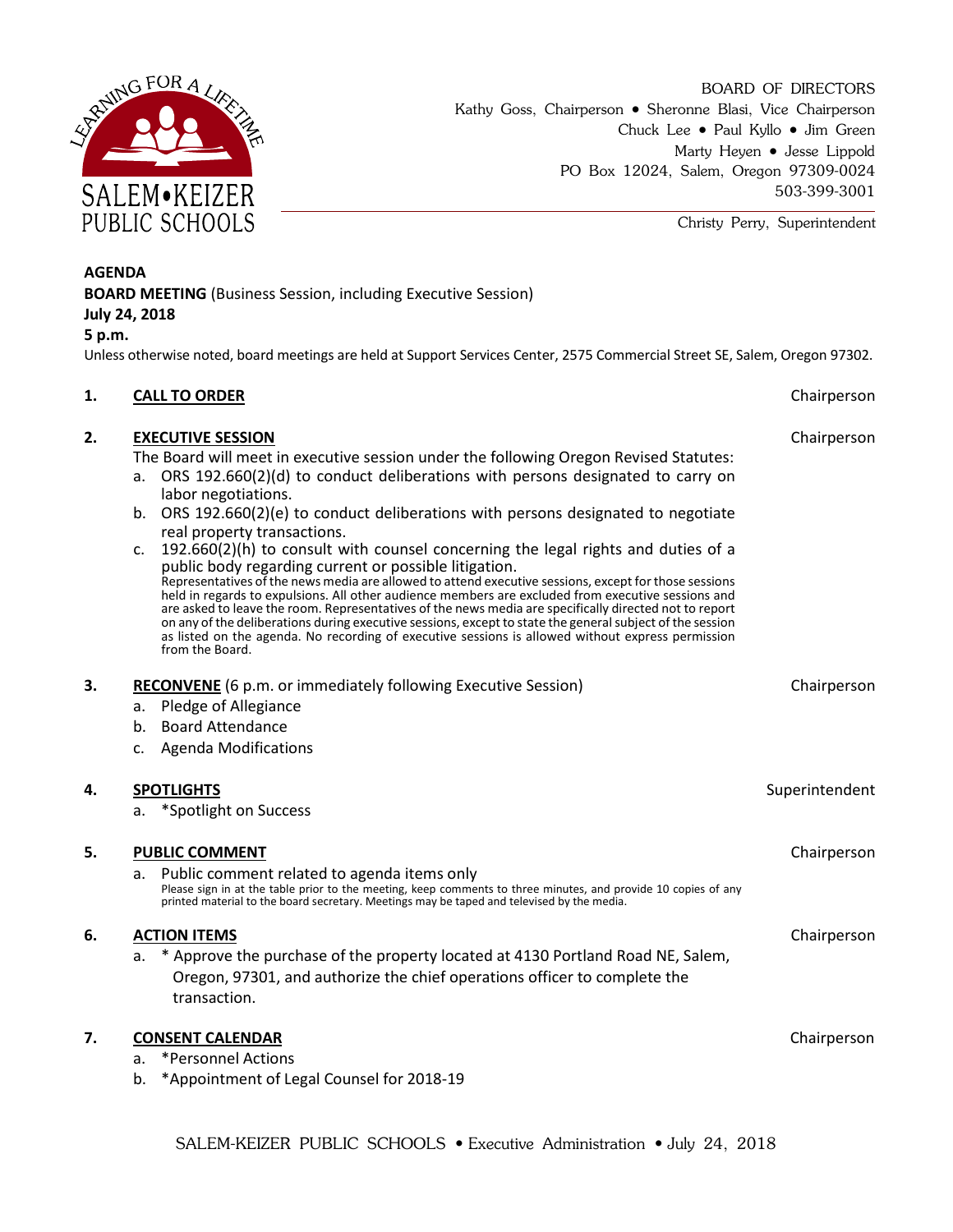|     | Salem Keizer Public Schools • Board Meeting Agenda • July 24, 2018                                                                                                                                                                                                                          |                |
|-----|---------------------------------------------------------------------------------------------------------------------------------------------------------------------------------------------------------------------------------------------------------------------------------------------|----------------|
| 8.  | <b>READINGS</b><br>*Resolution to designate Salem-Keizer Public Schools Safety and Risk Management<br>a.<br>Services as a Law Enforcement Agency (LEA)                                                                                                                                      | Chairperson    |
| 9.  | <b>REPORTS</b><br>*Monitoring Report: Executive Limitations No. 1 – Global Executive Constraint<br>a.<br>*Monitoring Report: Executive Limitations No. 2 – Emergency Superintendent<br>b.<br>Succession<br>*Boundary Change Process<br>$\mathsf{C}$ .                                       | Superintendent |
| 10. | <b>INFORMATION</b> (These items are information only unless pulled for individual consideration.)<br>*Board & Budget Committee Calendar<br>a.                                                                                                                                               | Chairperson    |
| 11. | <b>PUBLIC COMMENT</b><br>a. Public comment related to non-agenda items only<br>Please sign in at the table prior to the meeting, keep comments to three minutes, and provide 10 copies of any<br>printed material to the board secretary. Meetings may be taped and televised by the media. | Chairperson    |
| 12. | <b>BOARD ACTIVITY REPORT</b>                                                                                                                                                                                                                                                                | School Board   |
| 13. | <b>SUPERINTENDENT'S REPORT</b>                                                                                                                                                                                                                                                              | Superintendent |
| 14. | <b>ADJOURNMENT</b>                                                                                                                                                                                                                                                                          | Chairperson    |

\*Support Material Included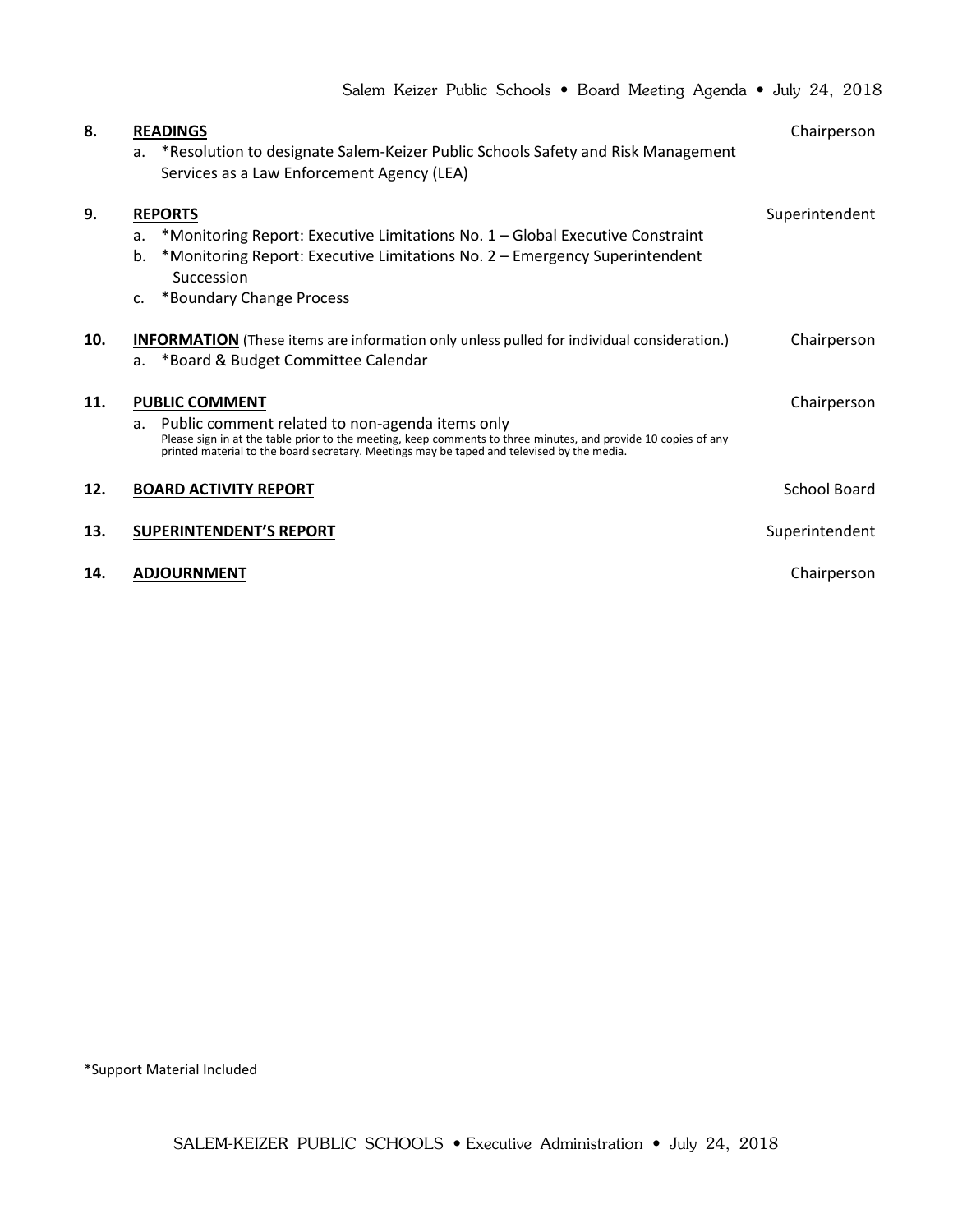### **SPOTLIGHT ON SUCCESS**

# **Background/Discussion**

The superintendent and her executive cabinet are pleased to recognize the following individuals and/or groups for their outstanding work and/or contributions to our school district and community.

| Honoring:     | Karma Krause, Aaron Harada, Bryan Anderson, Emily Hicks, Caleb Roberts - |
|---------------|--------------------------------------------------------------------------|
|               | SKPS Office of Community Relations and Communications                    |
| Recognition:  | National School Public Relations Association Awards                      |
| Presented by: | Kelly Carlisle, Assistant Superintendent                                 |
| Honoring:     | Yes for Salem-Keizer Schools                                             |
| Recognition:  | Support of 2018 Bond Measure                                             |
| Presented by: | Lillian Govus, Director of Community Relations and Communications        |

## **Recommendation/Board Action**

For Information Only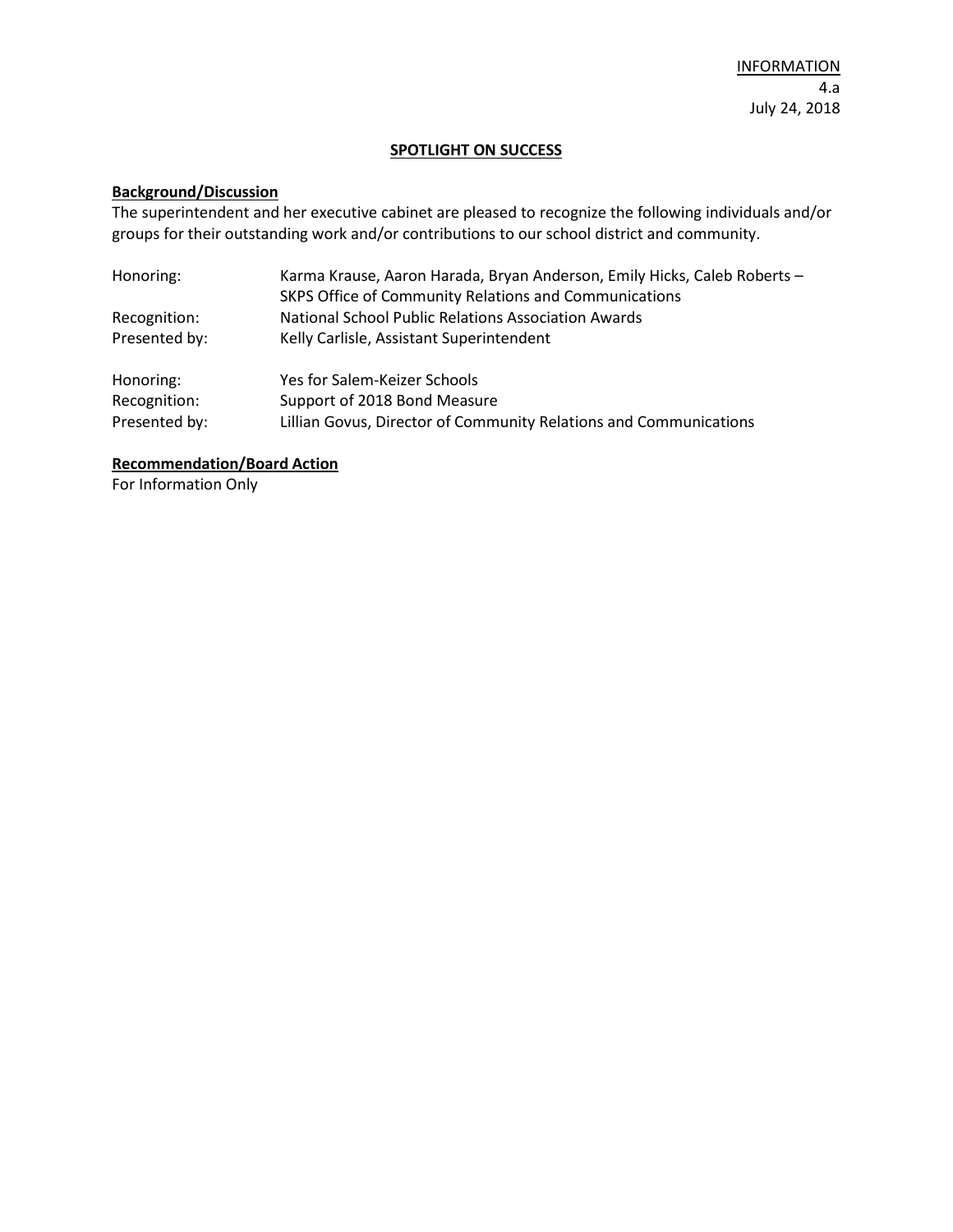#### **PURCHASE OF PROPERTY IN SUPPORT OF THE 2018 GENERAL OBLIGATION CONSTRUCTION BOND**

#### **Background/Discussion**

As part of the 2018 General Obligation Construction Bond, The District requires the purchase of 90,330 SF (2.07 AC) located at 4130 Portland Road NE, Salem, Oregon 97301. The property supports the capital construction project that has been approved for Hallman Elementary School. All due diligence has been completed to the District's satisfaction, and counsel has reviewed the documentation for this transaction.

The appraised value matches the asking price of \$950,000.

#### **Recommendation/Board Action**

This item was presented as a first reading at the June 26, 2018 board meeting. Staff now presents this item for action, recommending the Board approve the purchase of the property located at 4130 Portland Road NE, Salem, Oregon, 97301, and authorize the chief operations officer to complete the transaction.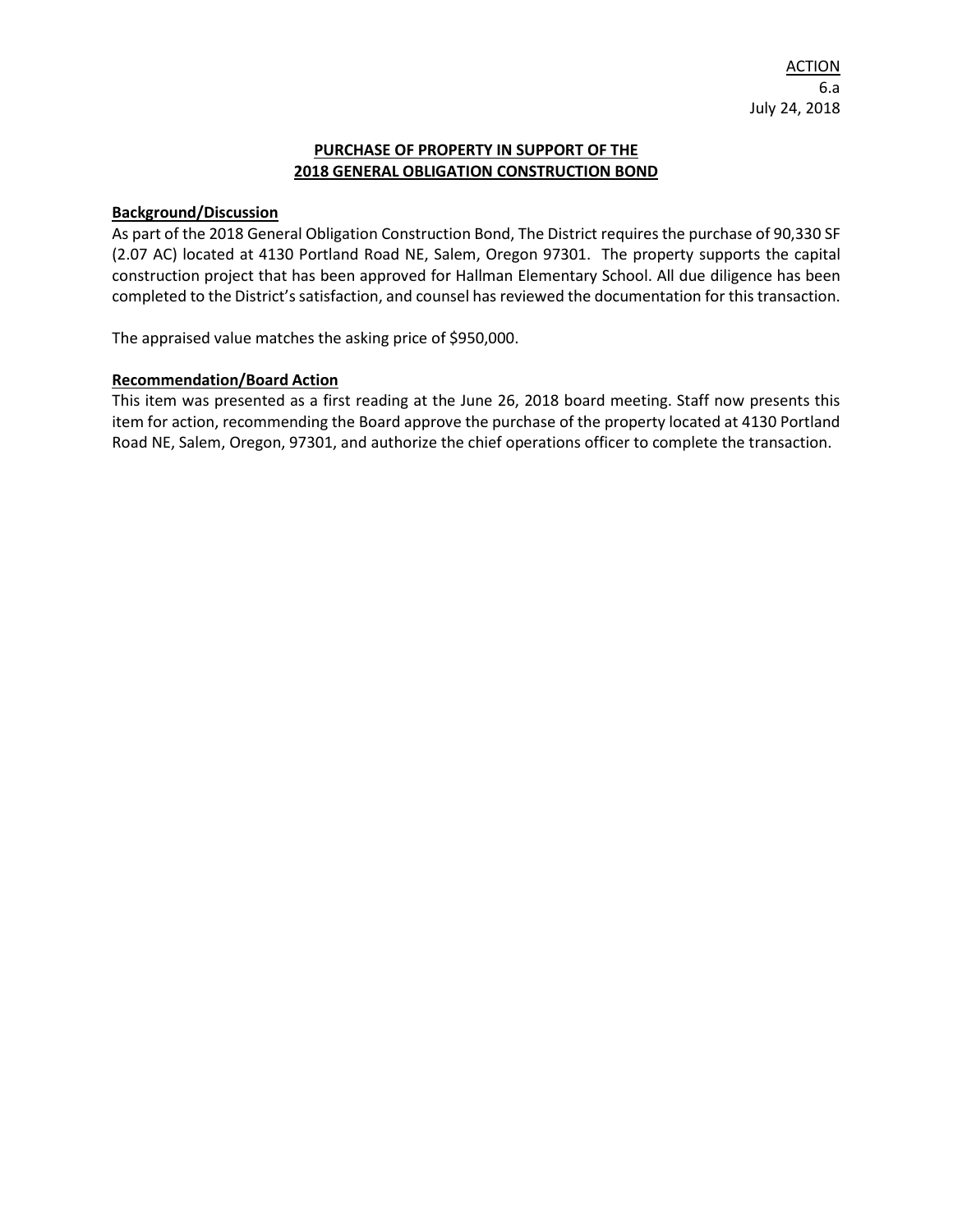#### CONSENT CALENDAR 7.a July 24, 2018

#### **PERSONNEL ACTIONS**

#### **Licensed Actions**

| Last           | <b>First</b> | Location                                | <b>Start Date</b> | <b>End Date</b> | <b>Status</b>                  |
|----------------|--------------|-----------------------------------------|-------------------|-----------------|--------------------------------|
| Farr           | Ted          | West High School                        | 8/28/18           | 6/13/19         | Less than half-time            |
| Headley        | Jennifer     | Four Corners Elementary School          | 8/28/18           | 6/13/19         | Less than half-time            |
| Mandel         | Megan        | South High School                       | 8/28/18           | 6/13/19         | Less than half-time            |
| Morales        | Aubrie       | <b>McKinley Elementary School</b>       | 8/28/18           | 6/13/19         | Less than half-time            |
| Sandoval Lopez | Veronica     | Four Corners Elementary School          | 8/28/18           | 6/13/19         | Less than half-time            |
| Saxe           | Elisabeth    | <b>Battle Creek Elementary School</b>   | 8/28/18           | 6/13/19         | Less than half-time            |
|                |              |                                         |                   |                 |                                |
| Last           | <b>First</b> | Location                                | <b>Start Date</b> | <b>End Date</b> | <b>Status</b>                  |
| Derowitsch     | L. Kevin     | <b>Bush Elementary School</b>           | 8/28/18           | 6/13/19         | Temporary part-time            |
| Kuerbis        | Charles      | McNary High School                      | 8/28/18           | 6/13/19         | Temporary part-time            |
| Sparks         | Cathy        | McKay High School                       | 8/28/18           | 6/13/19         | Temporary part-time            |
| Togioka        | Robert       | Walker Middle School/West High School   | 8/28/18           | 6/13/19         | Temporary part-time            |
|                |              |                                         |                   |                 |                                |
| Last           | <b>First</b> | Location                                | <b>Start Date</b> | <b>End Date</b> | <b>Status</b>                  |
| Aguirre        | Jeanette     | Roberts High School                     | 8/28/18           | 6/13/19         | Temporary full-time            |
| Anderson       | Bailey       | Lamb Elementary School                  | 8/28/18           | 6/13/19         | Temporary full-time            |
| Andrus         | Stephanie    | Houck Middle School                     | 8/28/18           | 6/13/19         | Temporary full-time            |
| Ashby          | Alison       | <b>Student Services</b>                 | 8/28/18           | 6/13/19         | Temporary full-time            |
| Bautista       | Jose         | Keizer Elementary School                | 8/28/18           | 6/13/19         | Temporary full-time            |
| <b>Bromley</b> | Tammy        | Lee Elementary School                   | 8/28/18           | 6/13/19         | Temporary full-time            |
| Campbell       | Amy          | Salem Heights Elementary School         | 8/28/18           | 6/13/19         | Temporary full-time            |
| Carter         | Christopher  | South High School                       | 8/28/18           | 6/13/19         | Temporary full-time            |
| Cisneros       | Maribel      | <b>Grant Elementary School</b>          | 8/28/18           | 6/13/19         | Temporary full-time            |
| Clippinger     | Todd         | Parrish Middle School/North High School | 8/28/18           | 6/13/19         | Temporary full-time            |
| Coonen         | Zachary      | Stephens Middle School                  | 8/28/18           | 6/13/19         | Temporary full-time            |
| Courchane      | Margaret     | <b>Student Services</b>                 | 8/28/18           | 6/13/19         | Temporary full-time            |
| D'Anna         | I. Suzanne   | Sumpter Elementary School               | 8/28/18           | 6/13/19         | Temporary full-time            |
| Delegato       | Pristene     | Kennedy Elementary School               | 8/28/18           | 6/13/19         | Temporary full-time            |
| Fussell        | Bethany      | <b>Student Services</b>                 | 8/28/18           | 6/13/19         | Temporary full-time            |
| Galan          | Brenda       | Four Corners Elementary School          | 8/28/18           | 6/13/19         | Temporary full-time            |
| Hall           | Darnell      | Houck Middle School                     | 8/28/18           | 6/13/19         | Temporary full-time            |
| Link           | Nancy        | Roberts High School                     | 9/10/18           | 11/9/18         | Temporary full-time            |
| Liudahl        | Jordan       | North High School                       | 8/28/18           | 6/13/19         | Temporary full-time            |
| Mathis         | Jenna        | Hayesville Elementary School            | 8/28/18           | 6/13/19         | Temporary full-time            |
| Moody          | Jessica      | <b>Richmond Elementary School</b>       | 8/28/18           | 6/13/19         | Temporary full-time            |
| Morales        | Brandy       | Hallman Elementary School               | 8/28/18           | 6/13/19         | Temporary full-time            |
| Ochoa          | Ruth         | Weddle Elementary School                | 8/28/18           | 6/13/19         | Temporary full-time            |
| Penner         | Aubra        | <b>Student Services</b>                 | 8/28/18           | 6/13/19         | Temporary full-time            |
| Richardson     | Helen        | North High School                       | 8/28/18           | 6/13/19         | Temporary full-time            |
| Ruiz           | Manuel       | Weddle Elementary School                | 8/28/18           | 6/13/19         | Temporary full-time            |
| Walker         | Nancee       | Lamb Elementary School                  | 8/28/18           | 6/13/19         | Temporary full-time            |
|                |              |                                         |                   |                 |                                |
| Last           | <b>First</b> | Location                                | <b>Start Date</b> | <b>End Date</b> | <b>Status</b>                  |
| Simpson        | Hilda        | <b>CTEC</b>                             | 8/28/18           | 6/13/19         | First year probation part-time |
|                |              |                                         |                   |                 |                                |
| Last           | <b>First</b> | <b>Location</b>                         | <b>Start Date</b> | <b>End Date</b> | <b>Status</b>                  |
| Antunez        | Virginia     | McKay High School                       | 8/28/18           | 6/13/19         | First year probation full-time |
| Avila          | Denise       | McKay High School                       | 8/28/18           | 6/13/19         | First year probation full-time |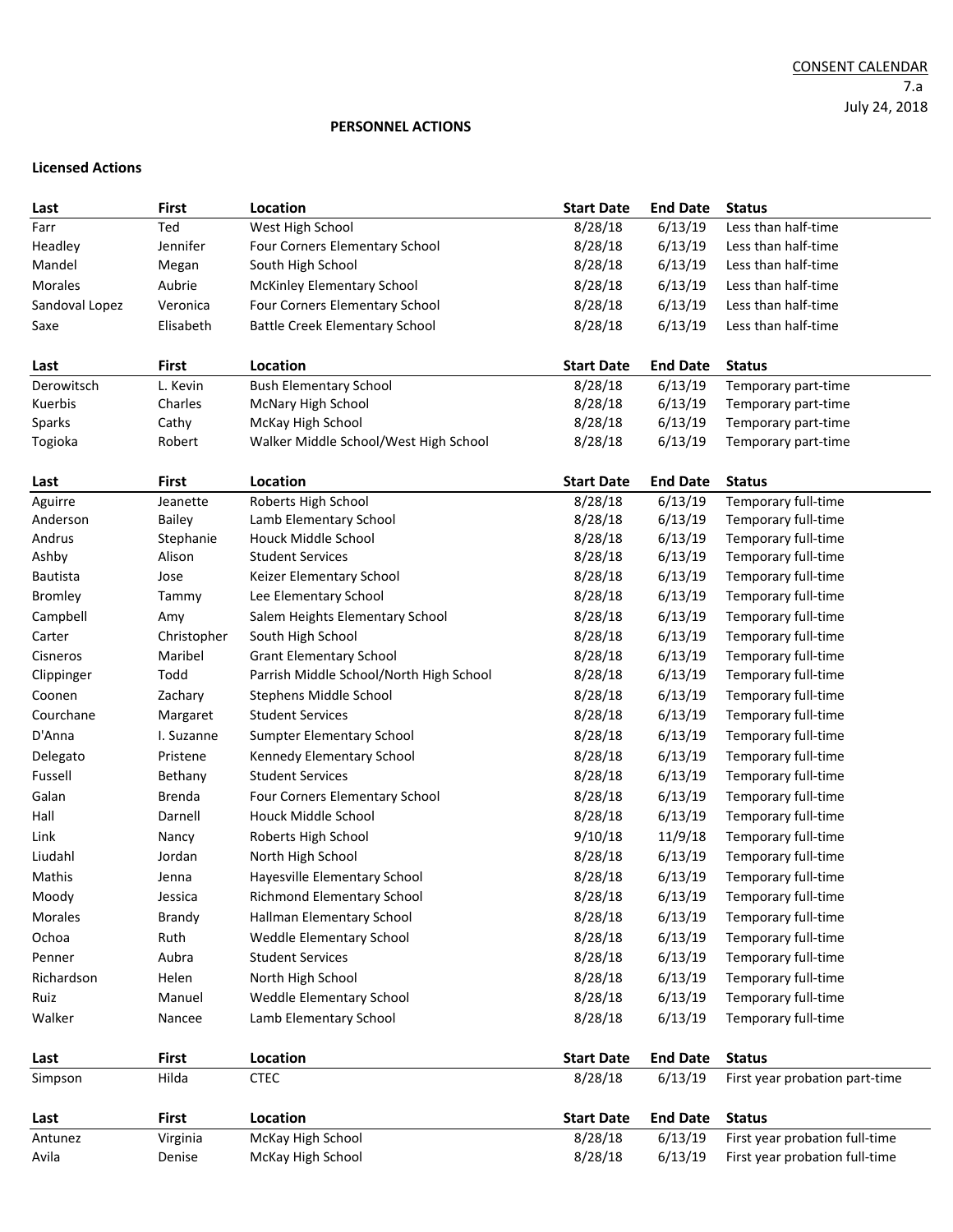| Bochele        | Emma          | <b>Student Services</b>               | 8/28/18           | 6/13/19         | First year probation full-time  |
|----------------|---------------|---------------------------------------|-------------------|-----------------|---------------------------------|
| Boothman       | Alexis        | Hoover Elementary School              | 8/28/18           | 6/13/19         | First year probation full-time  |
| <b>Buckley</b> | Katie         | <b>Student Services</b>               | 8/28/18           | 6/13/19         | First year probation full-time  |
| Copley         | Jacob         | Straub Middle School                  | 8/28/18           | 6/13/19         | First year probation full-time  |
| Davis          | Amanda        | <b>Richmond Elementary School</b>     | 8/28/18           | 6/13/19         | First year probation full-time  |
| Dickey         | Kara          | <b>Scott Elementary School</b>        | 8/28/18           | 6/13/19         | First year probation full-time  |
| Elliott        | Nicholas      | Judson Middle School                  | 8/28/18           | 6/13/19         | First year probation full-time  |
| Esqueda        | Areli         | Hoover Elementary School              | 8/28/18           | 6/13/19         | First year probation full-time  |
| Ferrara        | Dawn          | Keizer Elementary School              | 8/28/18           | 6/13/19         | First year probation full-time  |
| Fox            | Nava          | Parrish Middle School                 | 8/28/18           | 6/13/19         | First year probation full-time  |
| Funderburg     | Stephanie     | Judson Middle School                  | 8/28/18           | 6/13/19         | First year probation full-time  |
| Gagner         | Kristiina     | <b>Student Services</b>               | 8/28/18           | 6/13/19         | First year probation full-time  |
| Hanson         | Lisa          | Sprague High School                   | 8/28/18           | 6/13/19         | First year probation full-time  |
| Harder         | Eric          | McKay High School                     | 8/28/18           | 6/13/19         | First year probation full-time  |
| Hawes          | Melissa       | Parrish Middle School                 | 8/28/18           | 6/13/19         | First year probation full-time  |
| Hilker         | Gregg         | Waldo Middle School                   | 8/28/18           | 6/13/19         | First year probation full-time  |
| Holtmeyer      | Erica         | <b>Student Services</b>               | 8/28/18           | 6/13/19         | First year probation full-time  |
| Lange          | Karen         | Sprague High School                   | 8/28/18           | 6/13/19         | First year probation full-time  |
| Martinez       | Kristina      | Washington Elementary School          | 8/28/18           | 6/13/19         | First year probation full-time  |
| Maurer         | Makenna       | Washington Elementary School          | 8/28/18           | 6/13/19         | First year probation full-time  |
| Miller         | Steven        | <b>Battle Creek Elementary School</b> | 8/28/18           | 6/13/19         | First year probation full-time  |
| Morrison       | Kimberly      | Straub/Walker Middle Schools          | 8/28/18           | 6/13/19         | First year probation full-time  |
| Nelson         | Christopher   | McNary High School                    | 8/28/18           | 6/13/19         | First year probation full-time  |
| <b>Norris</b>  | Theresa       | Parrish Middle School                 | 8/28/18           | 6/13/19         | First year probation full-time  |
| Plechl         | Dawn          | Roberts High School                   | 8/28/18           | 6/13/19         | First year probation full-time  |
| Rhoades        | Lisa          | <b>Scott Elementary School</b>        | 8/28/18           | 6/13/19         | First year probation full-time  |
| Satern         | <b>Brian</b>  | McNary High School                    | 8/28/18           | 6/13/19         | First year probation full-time  |
| Stukel         | Jon           | North High School                     | 8/28/18           | 6/13/19         | First year probation full-time  |
| Tyler          | Rebecca       | Keizer Elementary School              | 8/28/18           | 6/13/19         | First year probation full-time  |
|                |               |                                       |                   |                 |                                 |
|                |               |                                       |                   |                 |                                 |
| Last           | <b>First</b>  | Location                              | <b>Start Date</b> | <b>End Date</b> | <b>Status</b>                   |
| Cazares        | America       | Harritt Elementary School             | 8/28/18           | 6/13/19         | Second year probation full-time |
| Crauder        | Erin          | Claggett Creek Middle School          | 8/28/18           | 6/13/19         | Second year probation full-time |
| Cusick         | Michael       | Walker Middle School                  | 8/28/18           | 6/13/19         | Second year probation full-time |
| Dick           | Nathan        | Parrish Middle School                 | 8/28/18           | 6/13/19         | Second year probation full-time |
| Esposito       | Luciana       | McKay High School                     | 8/28/18           | 6/13/19         | Second year probation full-time |
| Everitt        | Lindsay       | SK Online/Roberts High School         | 8/28/18           | 6/13/19         | Second year probation full-time |
| Guerrero       | Alejandra     | Auburn Elementary School              | 8/28/18           | 6/13/19         | Second year probation full-time |
| Harden         | Jesse         | <b>McKinley Elementary School</b>     | 8/28/18           | 6/13/19         | Second year probation full-time |
| Hatzenbihler   | Andrew        | Judson Middle School                  | 8/28/18           | 6/13/19         | Second year probation full-time |
| Hedgepeth      | Sarah         | Sprague High School                   | 8/28/18           | 6/13/19         | Second year probation full-time |
| Helvie         | Amber         | Judson Middle School                  | 8/28/18           | 6/13/19         | Second year probation full-time |
| Jensen         | Julie         | Weddle Elementary School              | 8/28/18           | 6/13/19         | Second year probation full-time |
| Krigbaum       | Christopher   | Straub Middle School                  | 8/28/18           | 6/13/19         | Second year probation full-time |
| Mendez         | Gustavo       | Yoshikai Elementary School            | 8/28/18           | 6/13/19         | Second year probation full-time |
| Mesecar        | Lisa          | <b>Scott Elementary School</b>        | 8/28/18           | 6/13/19         | Second year probation full-time |
| Nebeker        | Kristen       | Pringle Elementary School             | 8/28/18           | 6/13/19         | Second year probation full-time |
| Nelson         | Paul          | Waldo Middle School                   | 8/28/18           | 6/13/19         | Second year probation full-time |
| Rosenthal      | Amy           | <b>Eyre Elementary School</b>         | 8/28/18           | 6/13/19         | Second year probation full-time |
| Rufai          | Susan         | North High School                     | 8/28/18           | 6/13/19         | Second year probation full-time |
| Ruiz           | Manuel        | Weddle Elementary School              | 8/28/18           | 6/13/19         | Second year probation full-time |
| Sarte          | Crystal Gayle | Four Corners Elementary School        | 8/28/18           | 6/13/19         | Second year probation full-time |
| Weigel         | Presley       | <b>Richmond Elementary School</b>     | 8/28/18           | 6/13/19         | Second year probation full-time |
| Last           | <b>First</b>  | Location                              | <b>Start Date</b> | <b>End Date</b> | <b>Status</b>                   |
| Cuevas         | Lisa          | Yoshikai Elementary School            | 8/28/18           | 6/13/19         | Third year probation part-time  |
| Last           | First         | <b>Location</b>                       | <b>Start Date</b> | <b>End Date</b> | <b>Status</b>                   |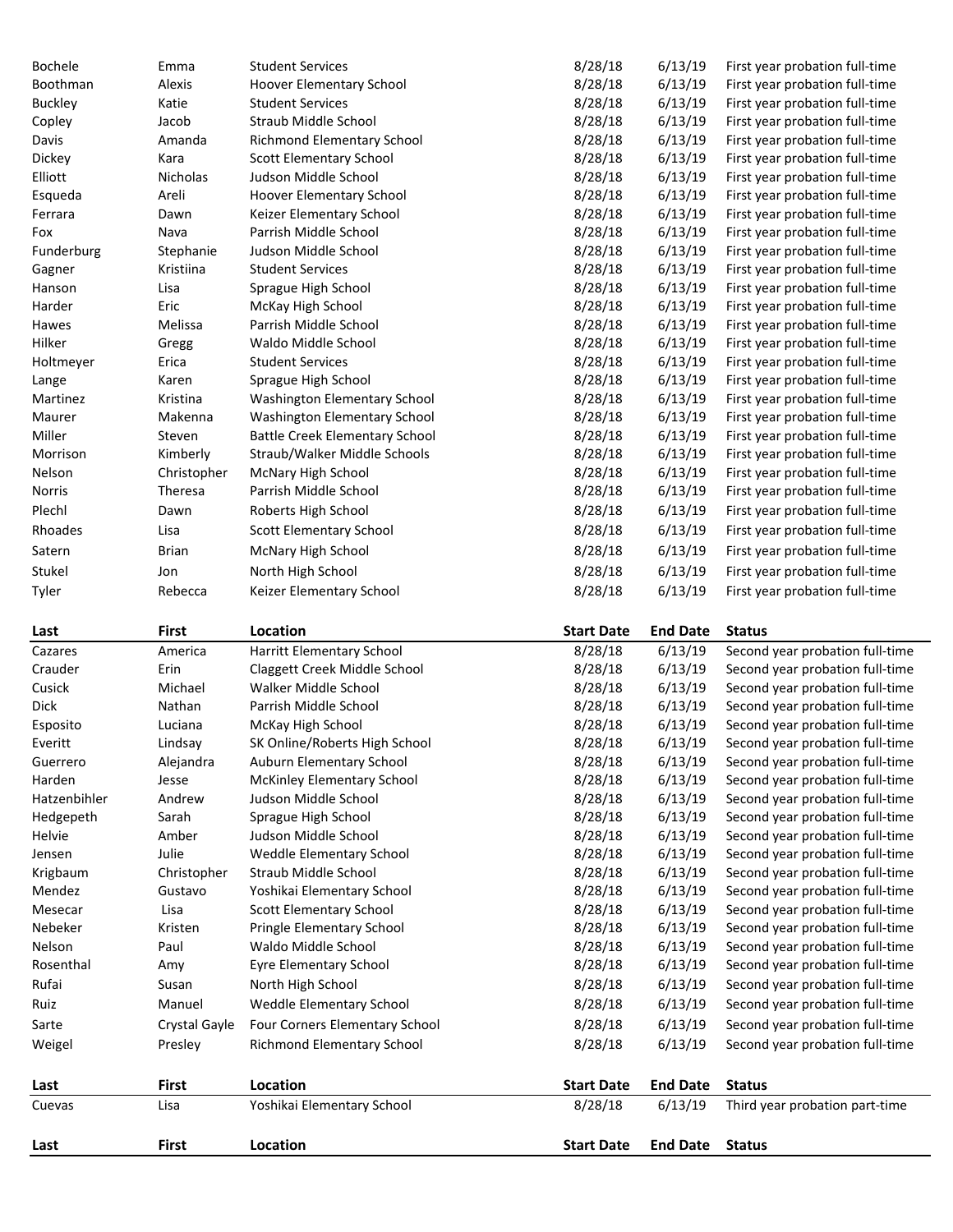| Drilling                     | Lisa         | Swegle Elementary School                | 8/28/18           | 6/30/19         | Third year probation full-time |
|------------------------------|--------------|-----------------------------------------|-------------------|-----------------|--------------------------------|
| Selsky                       | Zoe          | McKay High School                       | 8/28/18           | 6/30/19         | Third year probation full-time |
| Last                         | First        | Location                                | <b>Start Date</b> | <b>End Date</b> | <b>Status</b>                  |
| Figgins                      | Stacey       | <b>Houck Middle School</b>              | 8/28/18           | 6/13/19         | Contract part-time             |
| Last                         | First        | Location                                | <b>Start Date</b> | <b>End Date</b> | <b>Status</b>                  |
| Cepeda Olivares              | Erika        | Hammond Elementary School               | 8/28/18           | 6/13/19         | Contract full-time             |
| Depiero                      | Anne         | South High School                       | 8/28/18           | 6/13/19         | Contract full-time             |
| Gall                         | Tawni        | Scott Elementary School                 | 8/28/18           | 6/13/19         | Contract full-time             |
| Jenkins                      | Peter        | McKay High School                       | 8/28/18           | 6/13/19         | Contract full-time             |
| Trivino Lopez                | Angela       | Washington Elementary School            | 8/28/18           | 6/13/19         | Contract full-time             |
| <b>Administrator Actions</b> |              |                                         |                   |                 |                                |
| Last                         | First        | Location                                | <b>Start Date</b> | <b>End Date</b> | <b>Status</b>                  |
| Miley                        | Samantha     | <b>Student Services-Early Childhood</b> | 8/1/18            | 6/26/19         | Temporary full-time            |
| Last                         | First        | Location                                | <b>Start Date</b> | <b>End Date</b> | <b>Status</b>                  |
| Dutcher                      | Patrick      | West High School                        | 7/19/18           | 6/24/19         | First year probation full-time |
| <b>Resign/Retire</b>         |              |                                         |                   |                 |                                |
| Last                         | <b>First</b> | Location                                | <b>Eff. Date</b>  |                 | <b>Action</b>                  |
| Bent                         | Alisha       | <b>Eyre Elementary School</b>           | 6/30/18           |                 | Resignation                    |
| Bray                         | Katarzyna    | <b>Sumpter Elementary School</b>        | 8/28/18           |                 | Resignation                    |
| <b>Brink</b>                 | Candace      | Hoover Elementary School                | 6/30/18           |                 | Resignation                    |
| Callaghan                    | Jil          | Houck Middle School                     | 8/11/18           |                 | Resignation                    |
| Gregston                     | Christina    | Four Corners Elementary School          | 6/15/18           |                 | Resignation                    |
| Grilc                        | Kimberly     | Parrish Middle School                   | 6/30/18           |                 | Resignation                    |
| Harlan                       | Lisa         | <b>Elementary Education</b>             | 6/29/18           |                 | Resignation                    |
| Huppert                      | Sarah        | Walker Middle School                    | 6/30/18           |                 | Resignation                    |
| Kerns-Ray                    | Lorena       | Lee Elementary School                   | 6/30/18           |                 | Resignation                    |
| Kueny-Brewer                 | Alicia       | Office of Behavioral Learning           | 7/2/18            |                 | Resignation                    |
| Lorenz                       | Katherine    | <b>Student Services</b>                 | 6/30/18           |                 | Resignation                    |
| Martin                       | Brain        | McKay High School                       | 6/30/18           |                 | Resignation                    |
| Mitchell                     | Jodie        | Office of Behavioral Learning           | 6/30/18           |                 | Resignation                    |
| Mulligan                     | William      | Curriculum/Office of Student Equity     | 7/27/18           |                 | Resignation                    |
| Myrland                      | Willow       | <b>JGEMS</b>                            | 6/30/18           |                 | Resignation                    |
| Nelson                       | Karen        | Cesar Chavez Elementary School          | 6/16/18           |                 | Resignation                    |
| Pavelek                      | Michelle     | <b>Student Services</b>                 | 6/30/18           |                 | Resignation                    |
| Radke                        | Jordan       | Crossler Middle School                  | 6/30/18           |                 | Resignation                    |

Rescind the Board Action of April 10, 2018, approving the resignation of Tessa Emery effective, June 30, 2018.

Rescind the Board Action on March 14, 2018, approving the resignation of Laurie Hoverson effective, June 30, 2018.

Tiecke Jared Brush College Elementary School 6/30/18 Resignation Vazquez **Nancy** Harritt Elementary School **6/30/18** Resignation

Rescind the Board Action of June 12, 2018, approving Angela Trivino Lopez to a second year probation full-time position as a Grade 1 Bilingual teacher at Washington Elementary School.

Change the status of Nancy Ingerson, Cadet/German teacher at West High School, from contract full-time to contract part-time, August 28, 2018.

Change the status of Rachel Linder, Behavior Specialist at Pringle/Lee Elementary Schools, from contract full-time to contract part-time, August 28, 2018.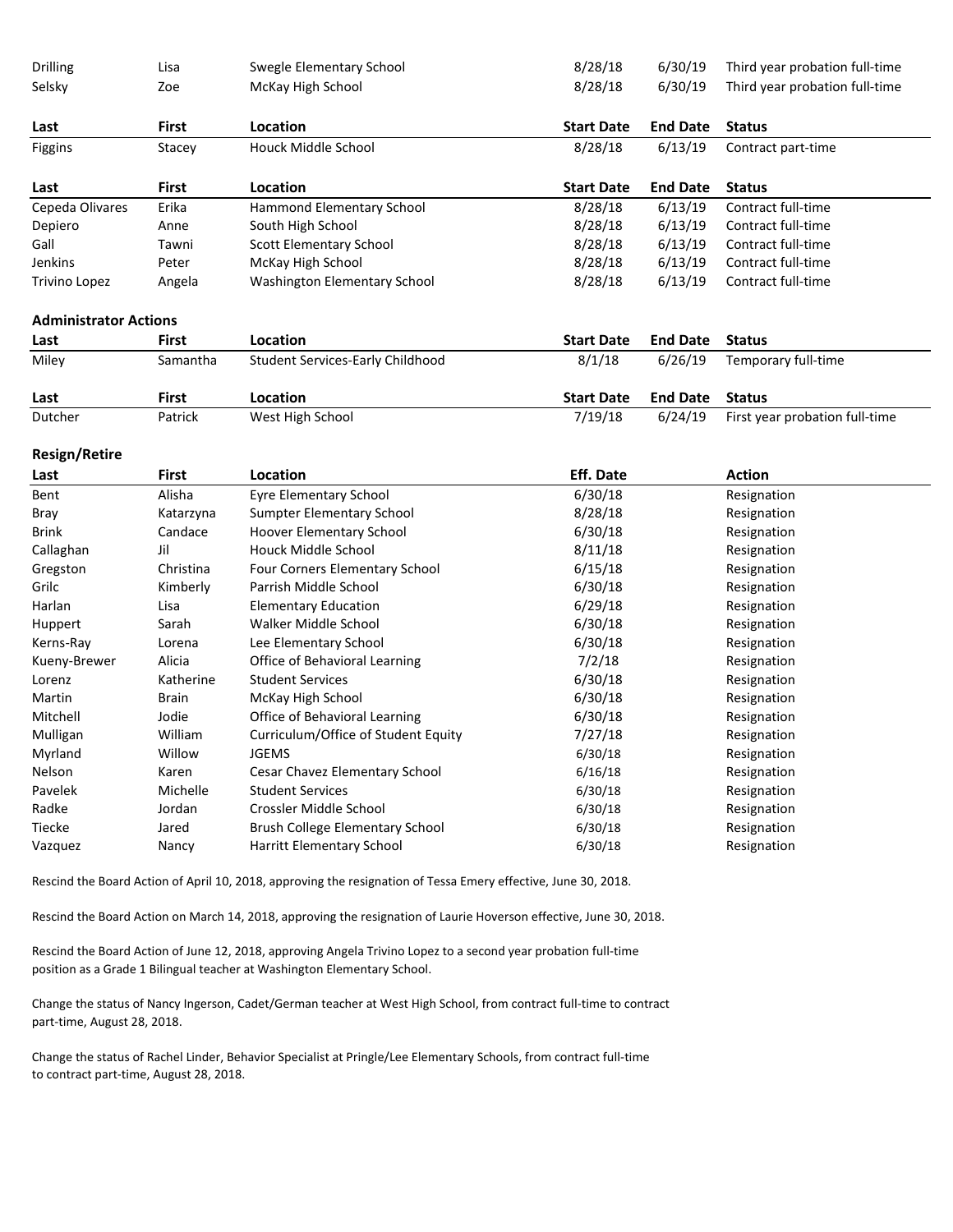#### **APPOINTMENT OF LEGAL COUNSEL**

#### **Background/Discussion**

The law firm of Garrett, Hemann, Robertson, P.C. has been representing the school board and the district since 1986, and Paul Dakopolos of the same firm has been working with the district since the early 1990s.

Board Governance Policy BG-10.2 requires the board to name an attorney for the district to provide professional legal counsel and advice to the superintendent, staff, and the school board. The district has designated legal services as a class of contracts that are personal services contracts in Administrative Policy PUR-A001. This is consistent with ORS 279A.055(2). Personal services contracts are exempted from the Public Contracting Code pursuant to ORS 279A.025(2) and 279A.055.

The contractual rates for Garrett, Hemann, Robertson have not increased since the 2015-16 school year. In reviewing the rates for other legal firms, it was determined the rates should be increased to more closely align with other school attorneys in Oregon.

The rates for the 2018-19 represent a \$30-35/hour increase. The general services retainer is not increased.

2018-19 Rates:

- \$285 per hour for partners
- \$235 per hour for associates
- \$325 per hour for special cases
- \$4500/month general services retainer

It has been the practice of the school board to reappoint legal counsel at its first regular business meeting in July.

#### **Recommendation/Board Action**

Board leadership recommends the school board reappoint Paul Dakopolos and/of the law firm of Garrett, Hemann, Robertson, P.C. as legal counsel to the school board and district.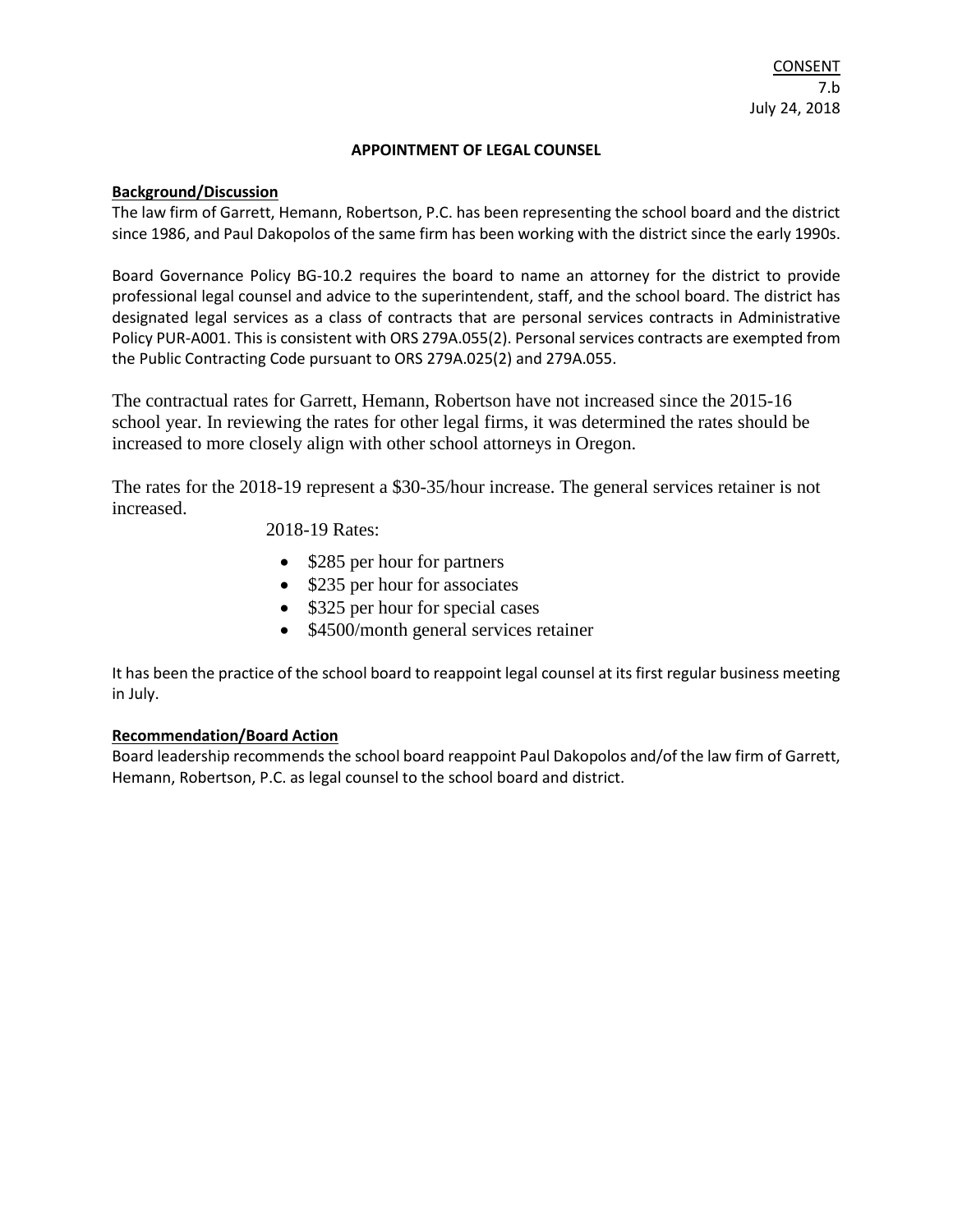# **LEGAL SERVICES CONTRACT**

THIS AGREEMENT made this  $\Box$  day of July, 2018, by and between the law firm of GARRETT HEMANN ROBERTSON P.C., 1011 Commercial Street NE, Salem, Oregon 97301, and SALEM-KEIZER SCHOOL DISTRICT 24J (hereinafter referred to as "District"). PAUL A. DAKOPOLOS will serve as the main legal counsel (hereinafter referred to as "Attorney"). This replaces the Legal Services Contract dated July 11, 2017.

1. EMPLOYMENT: District hereby employs Attorney as its legal counsel beginning July 1, 2018, and continuing until terminated as herein provided. The Legal Services Contract will be updated annually in accordance with District policy.

# 2. SCOPE OF SERVICES:

2.1 **General Services**. The nature of the duties of Attorney shall be that of general counsel, and, except as hereinafter stated, Attorney shall do and perform any and all legal duties entrusted to Attorney by the School Board of District and District's Superintendent. Such services may include, but not be limited to:

2.1.1 Rendering of legal advice and consultation with the District's officers and employees, furnishing of legal opinions, drafting and preparing necessary legal documents regarding the day-to-day operations of the District.

2.1.2 Representation of the District at public hearings or other meetings held or called by the District or other public bodies; and

2.1.3 Any and all other legal services that the District may deem necessary except as herein provided.

2.2 **Special Services**. Such general services shall not include any special legal services performed in:

2.2.1 Preparing, filing and the trial of any suits at law or in equity to protect the rights of the District or to seek damages or relief for the District;

2.2.2 Defending any judicial or administrative actions at law or in equity that may be filed against the District;

2.2.3 Preparing and processing of school bond issues;

2.2.4 Hearings in preparation in regard thereto before the Employment Relations Board, the Fair Dismissal Appeals Board, arbitrators, fact-finders, mediators, and similar administrative hearing tribunals that involve adversary proceedings of a quasi-judicial nature which require research, preparation, examination of witnesses, and trial or hearing proceedings and appeals therefrom similar in format to litigation;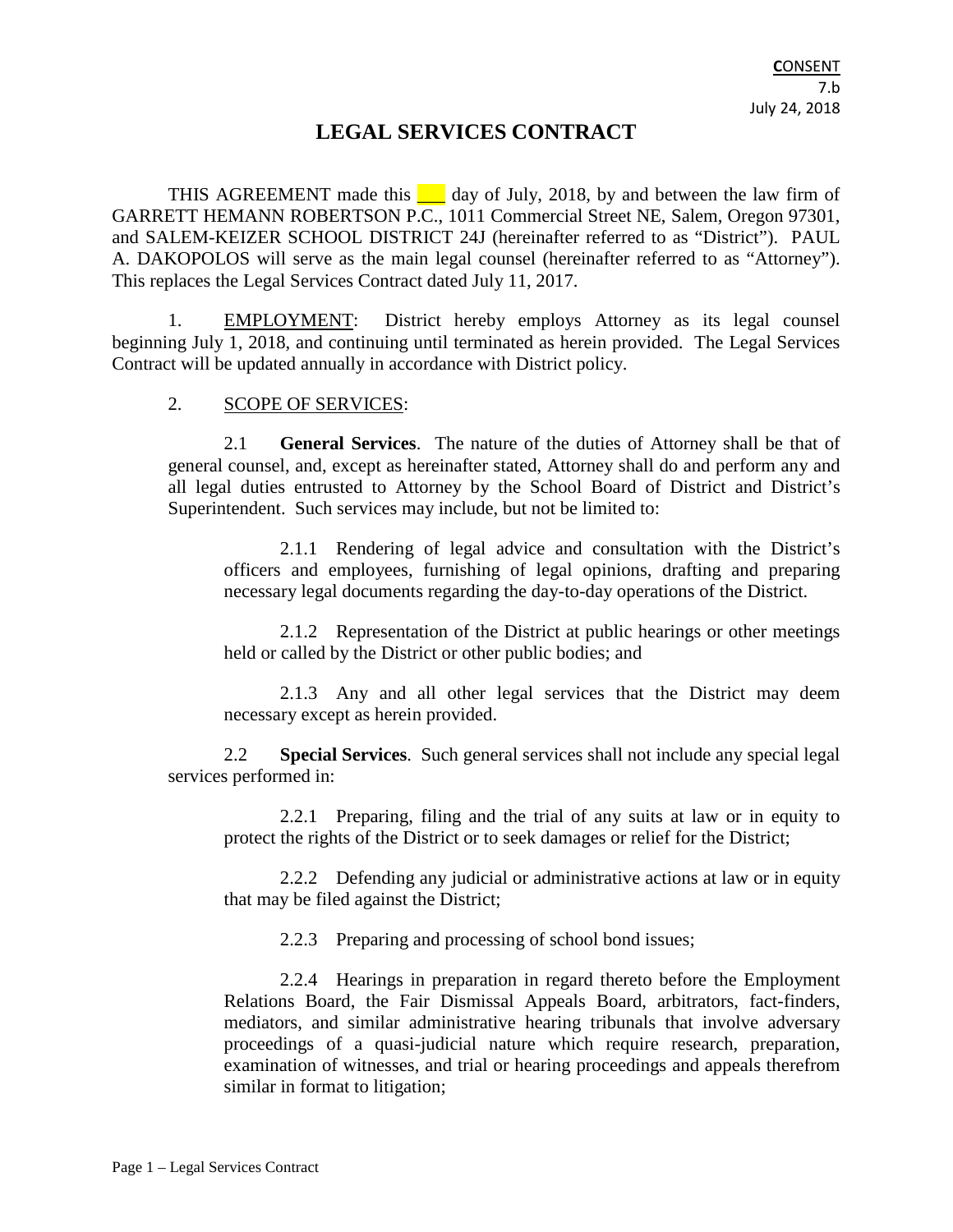2.2.5 Special projects designated by Superintendent;

2.2.6 Consultation and representation in Special Education matters;

2.2.7 Expulsion hearings;

2.2.8 Employment matters, including discipline matters, grievances, ADA accommodation issues, workers' compensation claims, and collective bargaining;

2.2.9 Issues and disputes concerning public contracting, acquisition of real estate, condemnation, construction agreements, and construction disputes;

2.2.10 Special projects initiated by Superintendent or Board;

2.2.11 Disputes in which litigation against the District or its employees is threatened or likely to be threatened;

2.2.12 Drafting or reviewing significant contracts or agreements; and

2.2.13 Handling subpoenas for records or employees.

The District, if it so elects, may hire Attorney to perform such special services for a fee to be mutually agreed upon between the parties.

3. PARTNERSHIP RELATIONSHIP: Although the Board specifically designates Paul A. Dakopolos as the attorney for the District, it does so with the knowledge that he practices law in a professional corporation, and, from time to time, it may be necessary that shareholders and associates of the firm fill in for him in his absence or to handle certain matters for the District if Attorney has a prior commitment or if the other attorney has an expertise in a particular field.

4. COMPENSATION: District shall pay Attorney for the general legal services described in paragraph 2.1 of this agreement a monthly retainer in an amount mutually agreeable to Attorney and District.

4.1 Said retainer shall be remitted for services rendered to Attorney at the end of each month commencing with the month of July, 2018. The current general retainer amount is \$4,500.00 per month.

4.2 If this contract shall be terminated on a day other than the last day of the month, such fee shall be prorated on a daily basis.

4.3 District shall pay Attorney the following hourly rates for special legal services described in paragraph 2.2 at the end of each month commencing with the month of July 2018.

• \$285 per hour for partners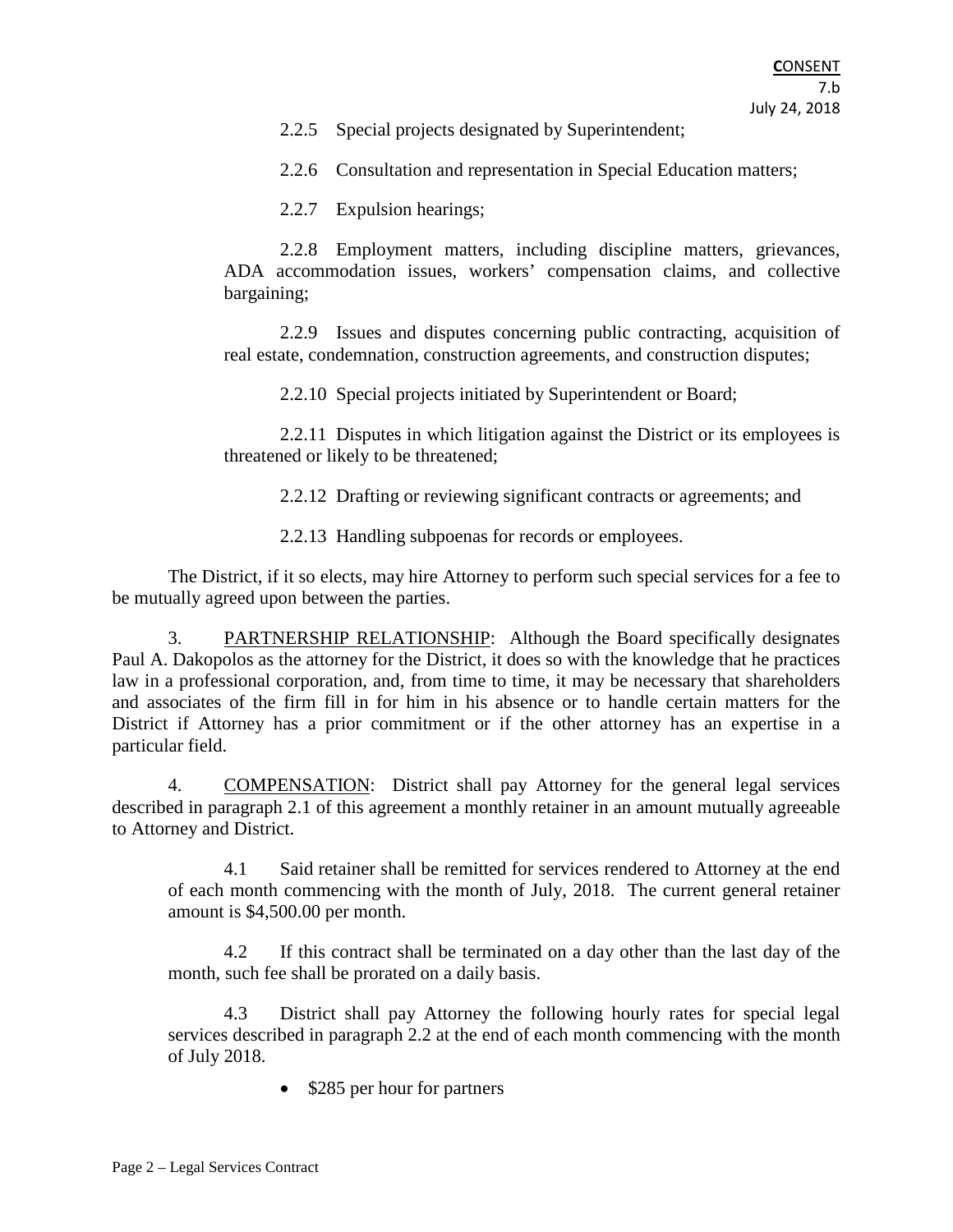- \$235 per hour for associates
- \$325 per hour for sex abuse, condemnation and construction defect cases

5. REIMBURSEMENT: In addition to the compensation for the general retainer account and special services, District shall reimburse Attorney for the following expenses, which shall be billed to the District periodically and supported by detailed records:

5.1 Travel and subsistence authorized by the District in connection with the performance of the Attorney's duties outside the territorial boundaries of District. Transportation reimbursement is the actual cost of such transportation by common carrier or the customary District mileage charge if travel is performed by a privately owned vehicle.

5.2 Long distance telephone calls, special delivery letters, certified and registered and express mail, and similar out-of-pocket expenses.

5.3 Reasonable expenses advanced on behalf of District by Attorney such as filing fees, expert witness fees and other such expenses.

5.4 Legal assistants and secretarial services.

6. TERMINATION: This agreement may be terminated by Attorney at any time upon seven (7) days' notice in writing given to the District. District may terminate this agreement at any time without notice. This agreement shall continue in effect until terminated by either party.

## **ATTORNEY: DISTRICT:**

GARRETT HEMANN ROBERTSON P.C. SALEM-KEIZER SCHOOL DISTRICT 24J

By: Paul A. Dakopolos By: Superintendent Christ Superintendent Christy Perry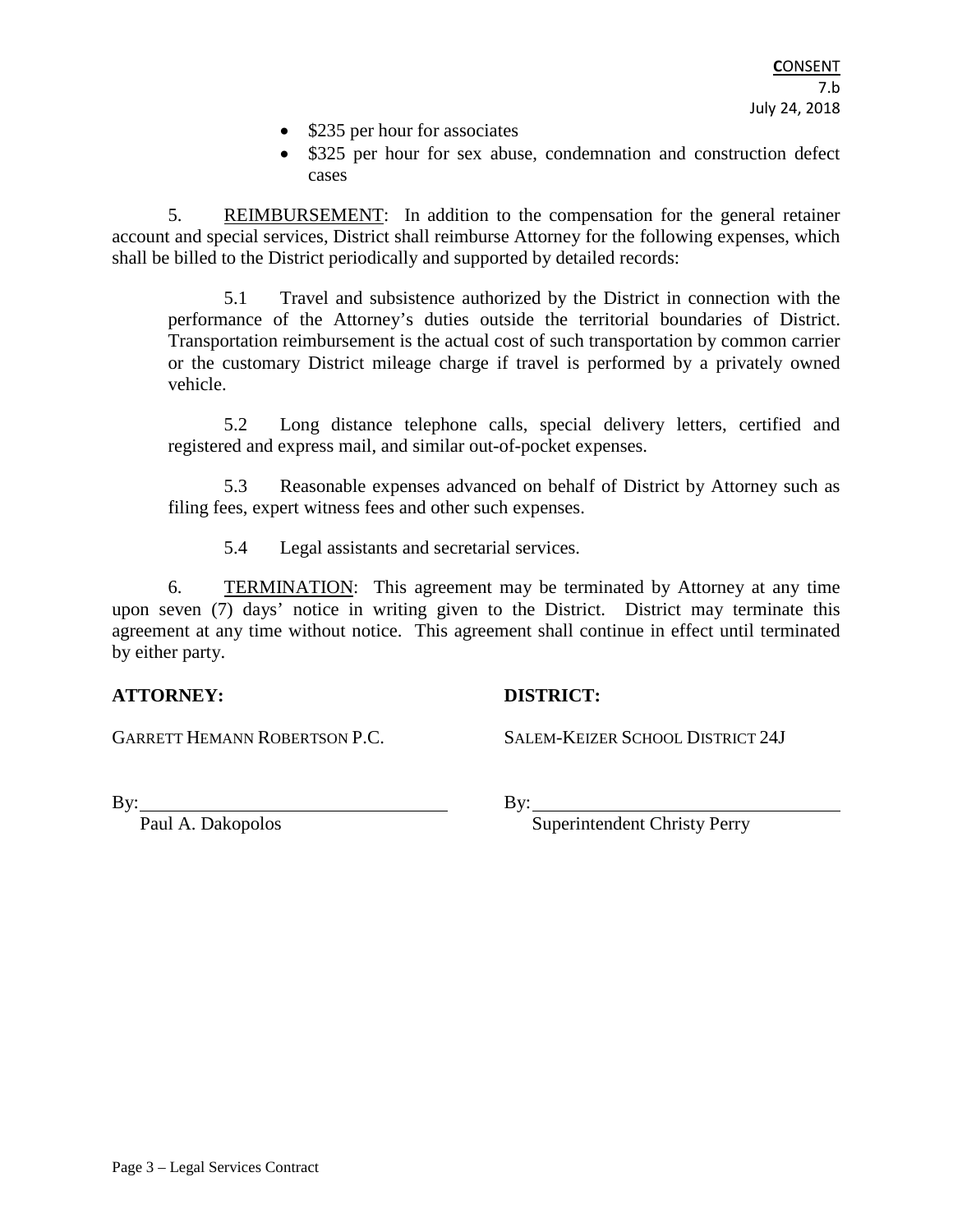#### **ADOPT RESOLUTION NO. 201819-1 DESIGNATING SALEM-KEIZER SCHOOL DISTRICT SAFETY AND RISK MANAGEMENT SERVICES AS A LAW ENFORCEMENTAGENCY**

#### **Background/Discussion**

As part of staff's ongoing assessment of the district's safety and security posture, a recommendation is being brought forward for Board consideration to designate Safety and Risk Management Services (SRMS) as a Law Enforcement Agency (LEA) for the Salem-Keizer School District.

Establishing a LEA would significantly improve the overall safety and security of our schools and departments by providing the ability to perform accurate background checks on staff, potential staff, and volunteers. Additionally, it would allow the district to apply for access to Law Enforcement Data Systems (LEDS) and the National Crime Information Center (NCIC). The district currently contracts with a private company (Criminal Information Services Inc., "CRIS") to conduct criminal history checks for all volunteer applicants. CRIS has access to numerous databases and provides useful information; however, those databases are limitedto public accessonly and do not provide the detailed level ofinformation that could be obtained through LEDS. In addition, being designated as a LEA would allow for greater information sharing between local agencies and access to training currently only provided for law enforcement through Oregon Department of Public Safety Standards and Training (DPSST). The security manager would be a certified police officer, which would allow the district to have a greater security profile, better response options during emergencies, and more authority and knowledge as we train our security personnel and district staff.

Portland Public, Hillsboro, and Beaverton school districts currently have this status, allowing them greater freedom to conduct background investigations, perform authorized investigations, and liaison with local law enforcement agencies. Additionally, with this status and the presence of a district police officer, the district would be better equipped to support administrative staff during potentially contentious or dangerous meetings with the public and duringemergencies.

The authoring statute is as follows:

#### *ORS 332.531 Law enforcement agency; personnel as peace officers.*

- (1) The district school board of any school district may establish a law enforcement agency and employ such personnel as may be necessary to ensure the safety of school district personnel and students upon and in the vicinity of school district *premises and the security of the real and personal property owned, controlled or used by or on behalf of the school district.*
- *(2) Persons employed and compensated as members of a law enforcement agency of a school district, when appointed and duly sworn, are peace officers as defined in ORS 161.015 (General definitions) (4), but only for the purpose of carrying out the duties of their employment. They are not police officers within the meaning of ORS 243.736 (Strikes by deputy district attorneys and certain emergency and public safetypersonnel).*
- *(3) The district school boardmay:*
	- *(a) Provide for uniforms, badges, and other identification of members of such law enforcement agency;*
	- *(b) Withdraw or withhold from any person employed as a member of such law enforcement agency any part or all of the powers otherwise conferred by law upon peace officers; and*
	- (c) Define the duties of persons employed as members of such law enforcement agency and assign additional duties to *such persons as it may deemappropriate.*
- *(4) Between meetings of the district school board, the district superintendent or the deputy of the superintendent shall have power to suspend any person employed as a member of such law enforcement agency pending review of such*  action as soon as practicable by the district school board. [1975 c.666 §2; 1989 c.606 §2; 1993 c.45 §57]

District legal counsel has been engaged in the development of this recommendation.

#### **Recommendation/Board Action**

This resolution is presented for a first reading, with staff recommending the Board adopt the resolution at the July Board meeting.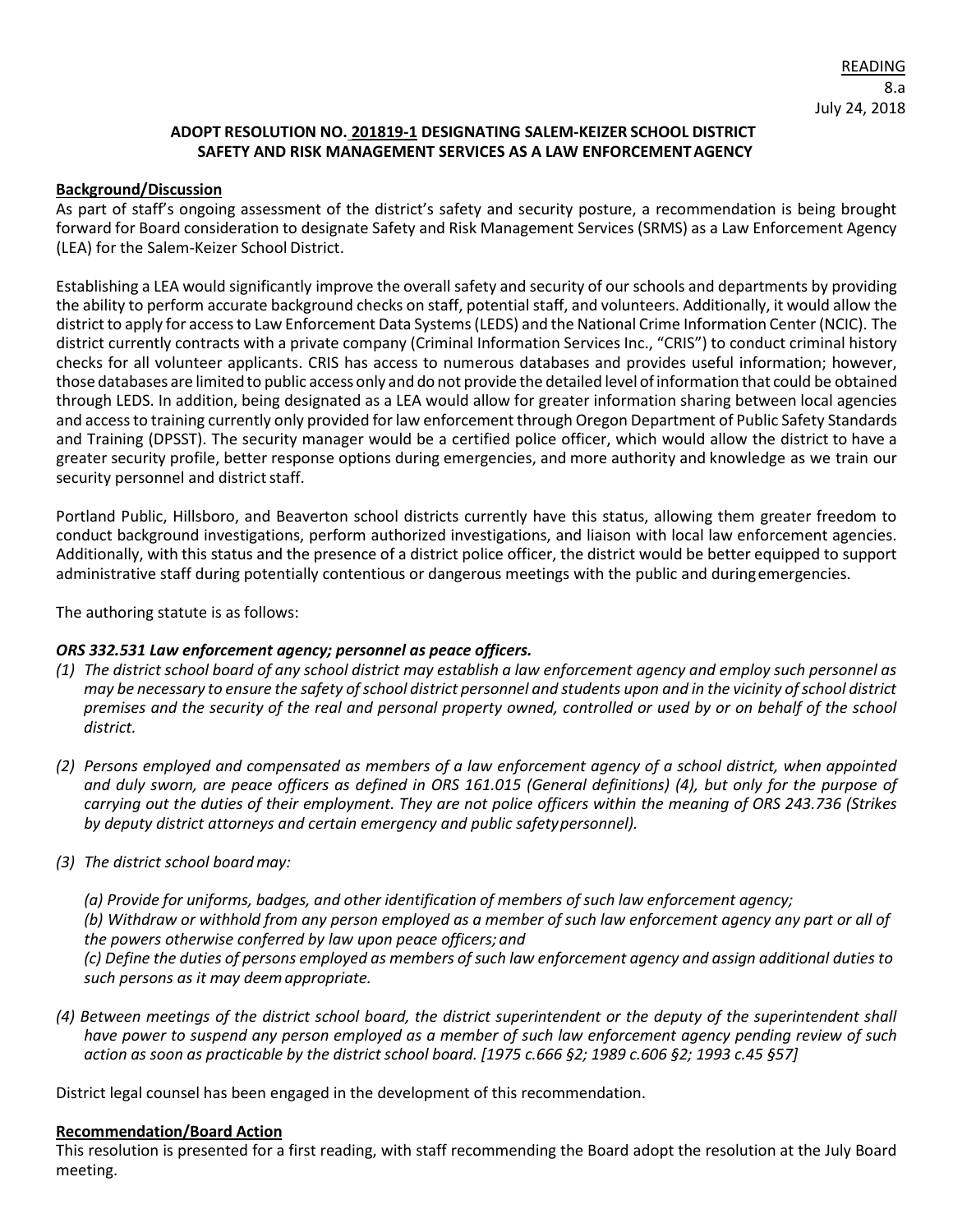#### **RESOLUTION NO. 201819-1**

#### **DESIGNATING SALEM-KEIZER PUBLIC SCHOOLS SAFETY AND RISK MANAGEMENT SERVICES AS A LAW ENFORCEMENT AGENCY**

**WHEREAS,** Salem-Keizer Public Schools Board of Directors is committed to the safety of school district staff, students, property, and community upon and in the vicinity of the school district premises and wants to ensure that safety by designating the district's Safety and Risk Management Services Department as a "Law Enforcement Agency" per *ORS 332.531 Law Enforcement Agency; Personnel as Peace Officers;*and

**WHEREAS,** the district's Safety and Risk Management Services Department, as a designated Law Enforcement Agency, is authorized, in accordance with ORS 181A.230, to access Oregon State Police criminal offender information through the Law Enforcement Data Systems, thereby increasing its ability to acquire information that will improve the overall safety and security of the district; and

**NOW, THEREFORE, BE IT RESOLVED,** that Salem-Keizer Public Schools Board of Directors hereby designates the district's Safety and Risk Management Services Department as a Law Enforcement Agency per ORS 332.531 and reaffirms its commitment to the safety of district staff, students, property, and community.

\_\_\_\_\_\_\_\_\_\_\_\_\_\_\_\_\_\_\_\_\_\_\_\_\_\_\_\_\_\_\_\_\_\_ \_\_\_\_\_\_\_\_\_\_\_\_\_\_

This resolution shall take effect immediately upon passage.

School Board Chair, Salem-Keizer Public Schools Date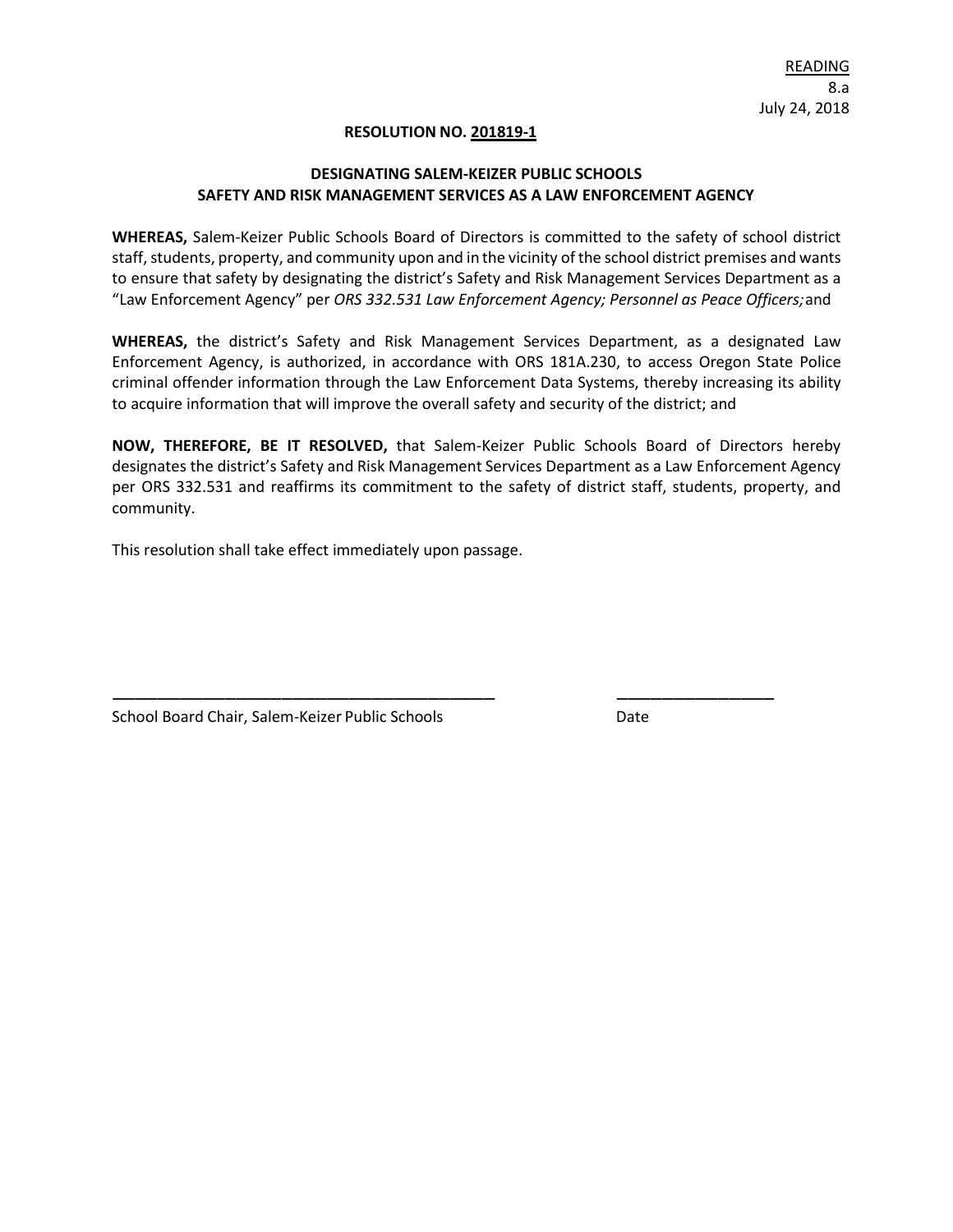#### **EXECUTIVE LIMITATION 1: GLOBAL EXECUTIVE CONSTRAINT**

#### Background/Discussion

This is the first of twelve monitoring reports scheduled for 2018-19 and is designed to provide the School Board with information to determine if the superintendent is meeting the criteria established within the adopted Executive Limitations.

#### Executive Limitation 1: Global Executive Constraint

The superintendent shall not knowingly cause or fail to take timely and appropriate action to correct practice, activity, decision, or organizational condition which is unlawful, unethical, unsafe, disrespectful, imprudent, or in violation of commonly accepted business and professional ethic and practices and Board policy.

Accordingly, the superintendent shall not:

- 1. Fail to set expectations around accepted business and professional ethics.
- 2. Fail to establish and maintain policies and procedures to ensure organizational compliance with applicable federal and state laws.
- 3. Fail to implement a reasonable process to address employee actions that do not meet expectations or adhere to legal requirements or District policies or procedures.

#### Evidence of Compliance

The Superintendent has ensured that appropriate measures have been taken to avoid violation of policies and procedures regarding the following:

- 1. Expectations around accepted business and professional ethics
	- o Together with legal counsel, the District determined that a change was needed in how to correctly follow the state's existing laws on mandatory reporting. The district's annual training related to mandatory reporting of child abuse was modified to follow the law. The District worked together with staff, students, and legislators to address concerns over the wording of the law, however no legislative changes were made to the law.
	- o The District has 33 staff-related policies from HUM-A021 (Duties of Employees), HUM-A013 (Staff Conflict of Interest), HUM-A020 (Staff Rights and Responsibilities), HUM-A016 (Drug, Alcohol and Tobacco Free Workplace) PAP-W006 (Maintaining Appropriate Student Boundaries), and HUM-A017 (Equal Employment Opportunity), which are listed in the New Employee Orientation Policies document. The Superintendent oversees all policy revisions, which are approved through Cabinet.
	- o The District has annual mandatory staff trainings that include the following topics:
		- Preventing and responding to suspected child abuse and neglect; mandatory child abuse reporting; teen dating violence/teen relationship abuse – prevention and reporting Preventing sexual conduct and maintaining appropriate staff-student boundaries; preventing sexual harassment
		- Hazing, harassment, intimidating, bulling, cyberbullying, and menacing prevention and reporting
		- Safety and risk management
		- STEP (homeless students)
		- District policies and information (vision, strategic plan, duties of employees, computer use policy, drug-free workplace policy, Employee Assistant Program (EAP), nurse help line, and health management plans)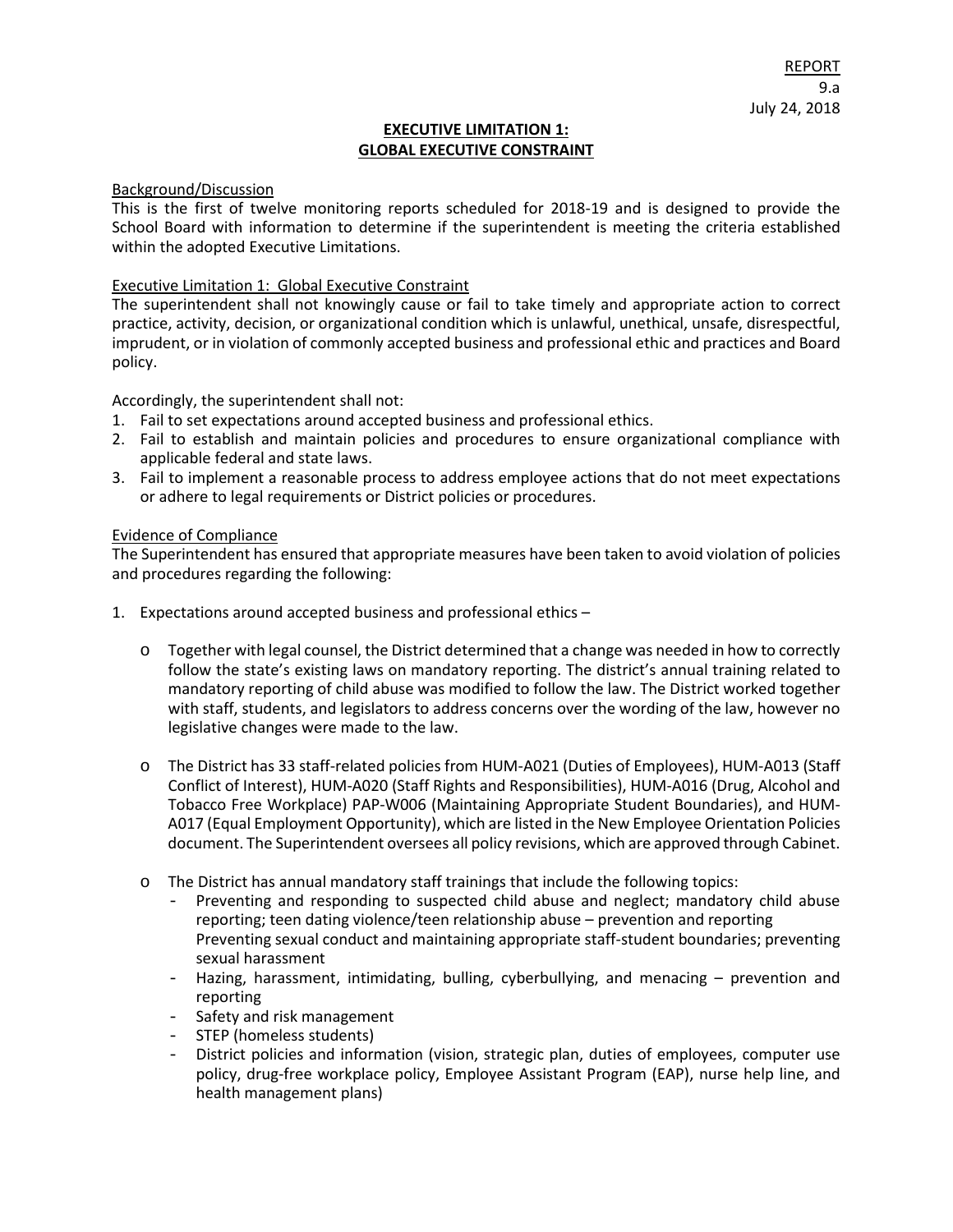- o The Superintendent oversees changes to employee mandatory training and, as an employee, also completes mandatory trainings herself. The Superintendent annually reviews completion of mandatory training data with Human Resources, and this data is available for reporting in October.
- o A training focus for the 2018-19 school year is on preventing and responding to sexual abuse of minors. We are working to develop a routine training plan that will train the majority of employees over the course of three years using the Darkness to Light Stewards of Children training program.
- 2. Establishing and maintaining policies and procedures to ensure organizational compliance with application federal and state laws
	- o The District is legally required to conduct external financial audits each year. The District engages an independent financial auditing firm to conduct financial audits as part of the Comprehensive Annual Finance Report (CAFR). The external auditing firm is Grove, Muhler and Swank. They issue an independent auditor's report on internal control over financial reporting and on compliance and other matters based on an audit of financial statements performed in accordance with government auditing standards. Transportation and Food Services are routinely audited by the Oregon Department of Education (ODE).
	- o The District has a long-standing continuous process improvement program called the Quality Assurance Model (QAM). QAM provides a well-defined framework for policies, procedures and work instructions that are used in support of operations. In addition, the Transportation and Safety & Risk departments were audited by an external certification agency representing the International Standards Organization (ISO). ISO is an international quality management certification that focuses on compliance with organizational requirements, including state and federal laws and regulations. The Superintendent meets with the auditors and oversees any opportunities for improvement. With some personnel changes, we are determining relevant improvements to this system.
	- o The District uses guidance from the following organizations and experts to ensure compliance: Oregon Department of Education (ODE), Confederation of School Administrators (COSA), Oregon School Boards Association (OSBA), Oregon/Government Finance Officers Association (O/GFOA), Oregon Business Officers Association (OASBO), financial brokers (Piper Jaffray), bond counsel (Hawkins, Delafield & Wood), general counsel (Garrett Hemann Robertson), and financial auditors (Grove, Mueller & Swank).
- 3. Implementation of a reasonable process to address employee actions that do not meet expectations or adhere to legal requirements or District policies or procedures –
	- o The District reports any legal and/or ethical violations of licensed staff to the Teachers Standards and Practices Commission (TSPC) or other applicable licensing board. The Superintendent reviews all reports and tracks violations to ensure completion and obtain outcome.
	- o The District meets regularly with licensed and classified associations to ensure employee due process rights are followed.
	- o Human Resources annually trains administrators including new administrators about understanding and following collective bargaining agreements, evaluating employee performance, and on how to address misconduct including how to conduct investigations.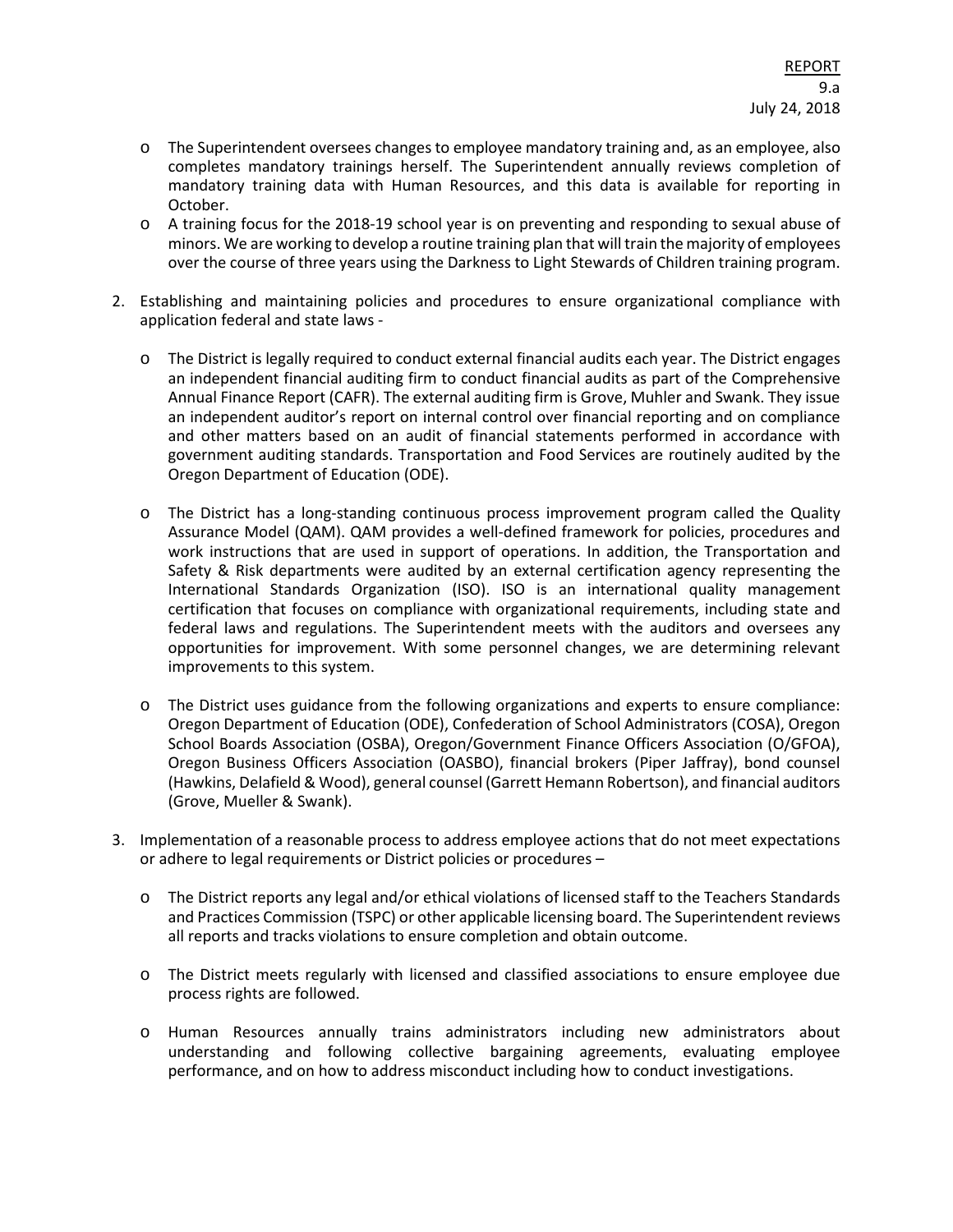#### Evidence of Non-compliance None

#### Board Action:

This report is provided to the Board for discussion and consensus on content.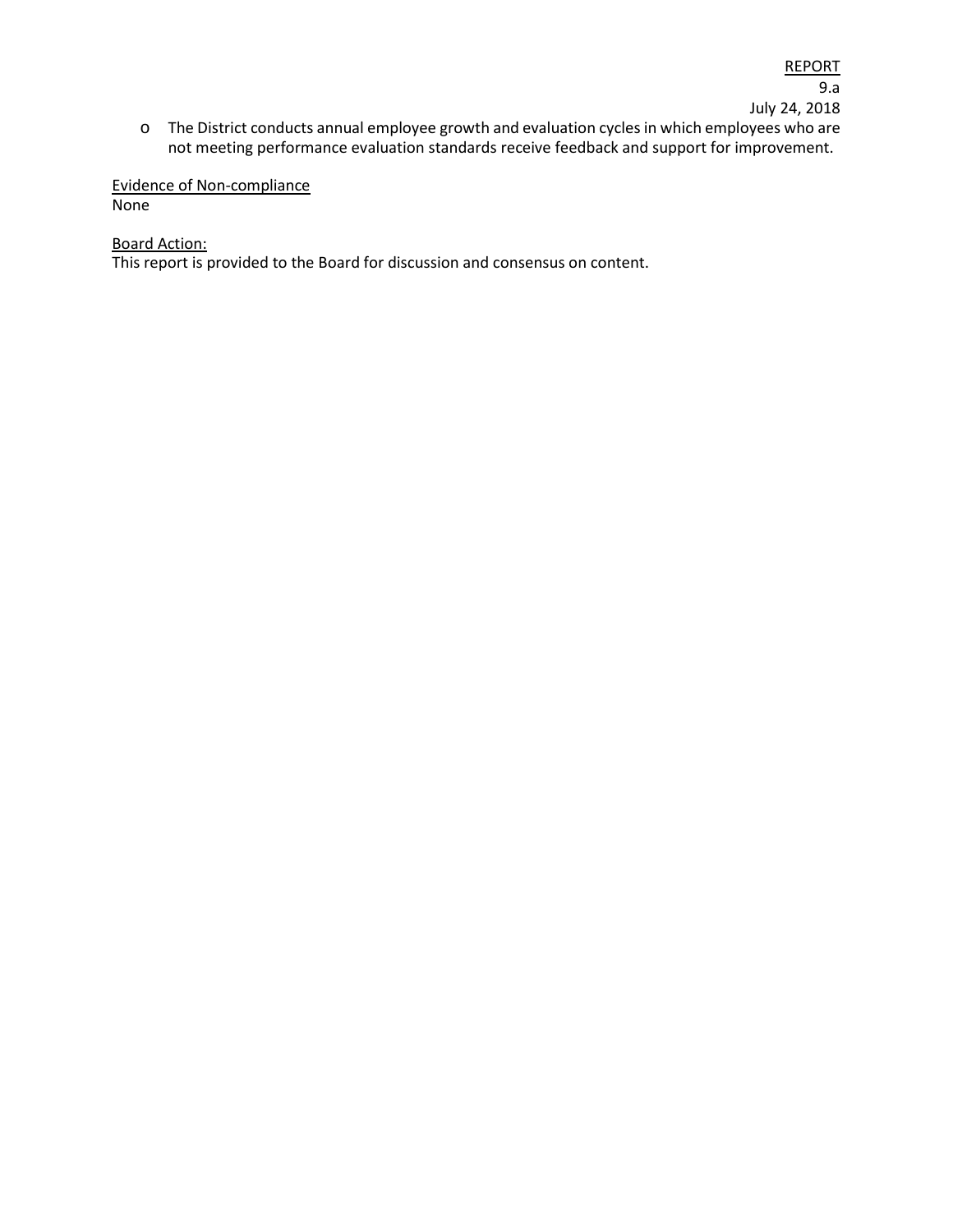#### **EXECUTIVE LIMITATION 2: EMERGENCY SUPERINTENDENT SUCCESSION**

#### Background/Discussion

This is the second of twelve monitoring reports scheduled for 2018-19 and is designed to provide the School Board with information to determine if the superintendent is meeting the criteria established within the adopted Executive Limitations.

#### Executive Limitation 2: Emergency Superintendent Succession

*In order to protect the Board and the School District in the event of sudden and unexpected loss of superintendent services, the superintendent shall not fail to ensure that at least one other executive staff member is familiar with Board and superintendent issues and processes and is capable of assuming superintendent responsibilities on an emergency basis, should the need arise.*

#### Evidence of Compliance

The superintendent has worked to develop a team that can run the district in her absence. The assistant superintendent would act as superintendent should the need arise as defined in EL-2. Additionally, the executive director, chief operations officer, and director of strategic initiatives are all familiar with and capable of assuming the responsibilities of the superintendent on an emergency basis. These individuals are present at all crucial meetings, including board meetings, and are kept informed of key district issues. In the event of an emergency succession, the Board may choose to ask for additional support from any one or more of these individuals in choosing an interim or permanent successor for the superintendent. In an absence of the superintendent that necessitates an emergency succession or fulfillment of superintendent responsibilities, HUM-A013 implications should be considered.

Evidence of Non-compliance None

#### Board Action

This report is provided to the School Board for discussion and consensus on content.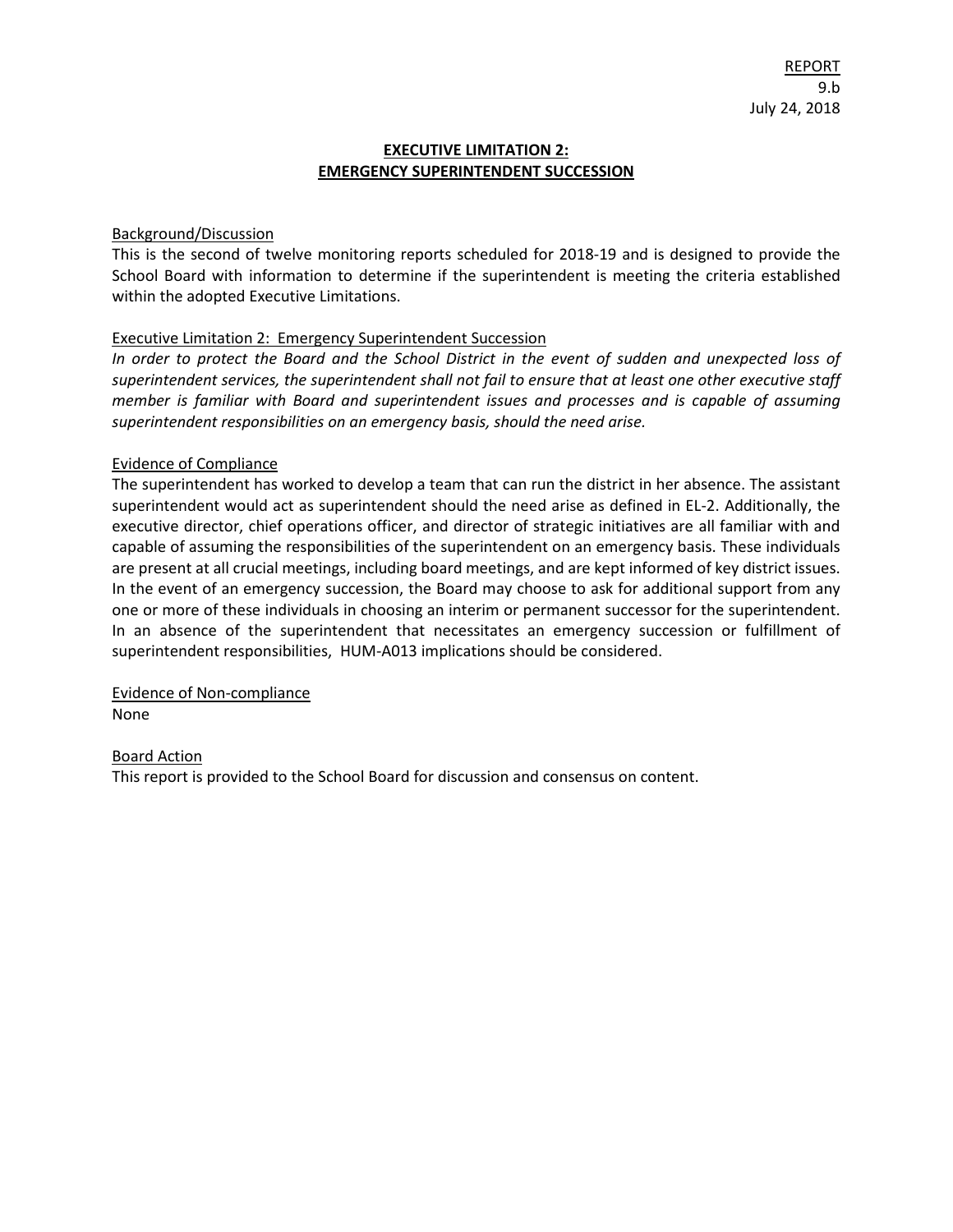#### **DISTRICTWIDE BOUNDARY REVIEW PROCESS**

#### **Background/Discussion**

As identified in the District's Long Range Facilities Plan, projected student enrollments will continue to increase over the next ten plus years. The 2018 General Obligation Bond approved by voters in May of this year, identified specific school expansions and renovations necessary to accommodate current overcrowding and future enrollment growth.

An important component of addressing current overcrowding and future enrollment growth is aligning school attendance areas with planned additional capacity as approved in the 2018 GO Bond. This will require a Districtwide boundary review process to ensure that current overcrowding is alleviated and future overcrowding is avoided. Every high school feeder system within the District will require an analysis to determine the extent of boundary changes necessary to address a growing student population.

#### **Recommendation/Board Action**

Staff recommend the Board task the Superintendent with establishing a boundary review task force to provide recommendations to the Superintendent regarding proposed districtwide boundary adjustments necessary to balance current and future enrollments in alignment with the 2018 General Obligation Construction Bond. Recommendations will be presented to the Board in December 2018.